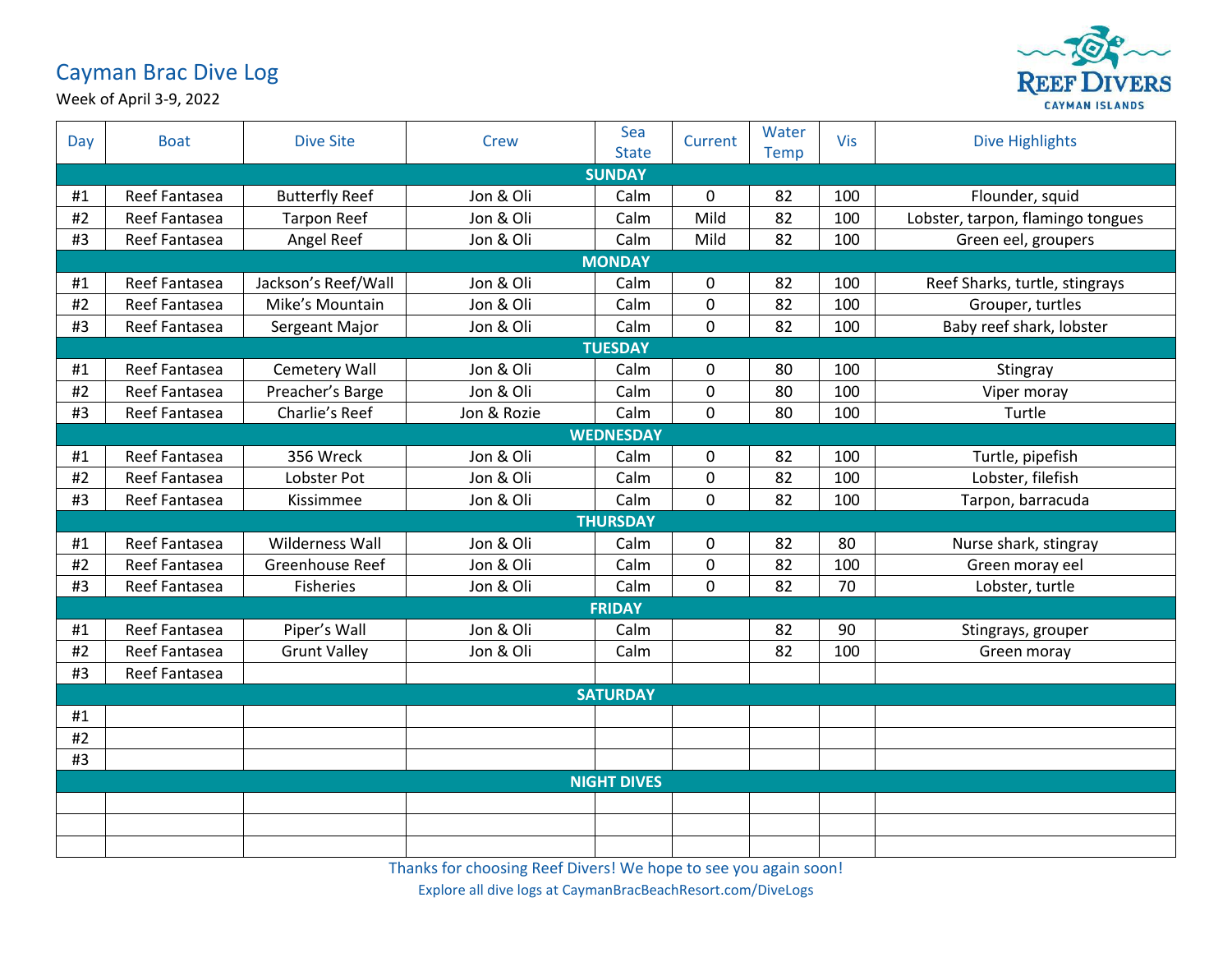## Cayman Brac Dive Log





| Day | <b>Boat</b>           | <b>Dive Site</b>         | <b>Crew</b>          | Sea<br><b>State</b> | Current     | Water<br><b>Temp</b> | <b>Vis</b> | <b>Dive Highlights</b>              |  |  |
|-----|-----------------------|--------------------------|----------------------|---------------------|-------------|----------------------|------------|-------------------------------------|--|--|
|     | <b>SUNDAY</b>         |                          |                      |                     |             |                      |            |                                     |  |  |
| #1  | <b>Island Dreamer</b> | Piper's Wall             | Jucky, Yannis, Laura | Calm                | 0           | 80                   | 100        | Turtle, Queen Triggerfish           |  |  |
| #2  | <b>Island Dreamer</b> | Tombstone                | Jucky, Yannis, Laura | Calm                | $\pmb{0}$   | 80                   | 100        | Turtle, Lobster, Ray                |  |  |
| #3  | <b>Island Dreamer</b> | <b>Butterfly Reef</b>    | Jucky, Yannis, Laura | Calm                | $\pmb{0}$   | 80                   | 100        | Turtle, Nurse Shark                 |  |  |
|     |                       |                          |                      | <b>MONDAY</b>       |             |                      |            |                                     |  |  |
| #1  | <b>Island Dreamer</b> | Wilderness Wall          | Jucky, Yannis, Laura | Calm                | Calm        | 80                   | 100        | Lobster, Barracuda                  |  |  |
| #2  | <b>Island Dreamer</b> | Bert's Brothers Boulders | Jucky, Yannis, Laura | Calm                | Calm        | 80                   | 100        | Nurse Shark, Yellowtail, Damselfish |  |  |
| #3  | <b>Island Dreamer</b> | Angel                    | Jucky, Yannis, Laura | Calm                | Calm        | 80                   | 100        | Turtle, Stingray, Nurse Shark       |  |  |
|     |                       |                          |                      | <b>TUESDAY</b>      |             |                      |            |                                     |  |  |
| #1  | <b>Island Dreamer</b> | <b>East Chute</b>        | Jucky, Yannis, Laura | Calm                | 0           | 80                   | 100        | Moray Eel, Grouper                  |  |  |
| #2  | <b>Island Dreamer</b> | <b>Buccaneer</b>         | Jucky, Yannis, Laura | Calm                | $\pmb{0}$   | 80                   | 100        | Tarpon, Turtle                      |  |  |
| #3  | <b>Island Dreamer</b> | Lobster Pot              | Jucky, Yannis, Laura | Calm                | $\mathbf 0$ | 80                   | 100        | Sailfin Blenny                      |  |  |
|     |                       |                          |                      | <b>WEDNESDAY</b>    |             |                      |            |                                     |  |  |
| #1  | <b>Island Dreamer</b> | Cemetery Wall            | Jucky, Yannis, Laura | Calm                | 0           | 80                   | 100        | Indigo hamlet, lemon ray            |  |  |
| #2  | <b>Island Dreamer</b> | Snapper Reef             | Jucky, Yannis, Laura | Calm                | $\pmb{0}$   | 80                   | 100        | Wrasse, pufferfish                  |  |  |
| #3  | <b>Island Dreamer</b> | Preacher's Barge         | Jucky, Yannis, Laura | Calm                | $\mathbf 0$ | 80                   | 100        | Moray eel, pipefish                 |  |  |
|     |                       |                          |                      | <b>THURSDAY</b>     |             |                      |            |                                     |  |  |
| #1  | <b>Island Dreamer</b> | <b>Mixing Bowl</b>       | Jucky, Yannis, Laura | Calm                | 0           | 80                   | 100        | Reef shark, turtle, eagle ray       |  |  |
| #2  | <b>Island Dreamer</b> | Mike's Mount             | Jucky, Yannis, Laura | Calm                | $\pmb{0}$   | 80                   | 100        | Sharks, tropical parrot             |  |  |
| #3  | <b>Island Dreamer</b> | <b>Turtle Alley</b>      | Jucky, Yannis, Laura | Calm                | $\mathbf 0$ | 80                   | 100        | Turtle, stingray, flapping dingbat  |  |  |
|     | <b>FRIDAY</b>         |                          |                      |                     |             |                      |            |                                     |  |  |
| #1  | <b>Island Dreamer</b> | #365 Wreck               | Jucky, Yannis, Laura | Calm                | $\pmb{0}$   | 80                   | 100        | Stingray, barracuda                 |  |  |
| #2  | <b>Island Dreamer</b> | Treehouse                | Jucky, Yannis, Laura | Calm                | $\mathbf 0$ | 80                   | 100        | Octopus, nurse shark                |  |  |
| #3  | <b>Island Dreamer</b> |                          |                      |                     |             |                      |            |                                     |  |  |
|     | <b>SATURDAY</b>       |                          |                      |                     |             |                      |            |                                     |  |  |
| #1  |                       |                          |                      |                     |             |                      |            |                                     |  |  |
| #2  |                       |                          |                      |                     |             |                      |            |                                     |  |  |
| #3  |                       |                          |                      |                     |             |                      |            |                                     |  |  |
|     |                       |                          |                      |                     |             |                      |            |                                     |  |  |
|     |                       |                          |                      |                     |             |                      |            |                                     |  |  |
|     |                       |                          |                      |                     |             |                      |            |                                     |  |  |
|     |                       |                          |                      |                     |             |                      |            |                                     |  |  |

Thanks for choosing Reef Divers! We hope to see you again soon!

Explore all dive logs at CaymanBracBeachResort.com/DiveLogs